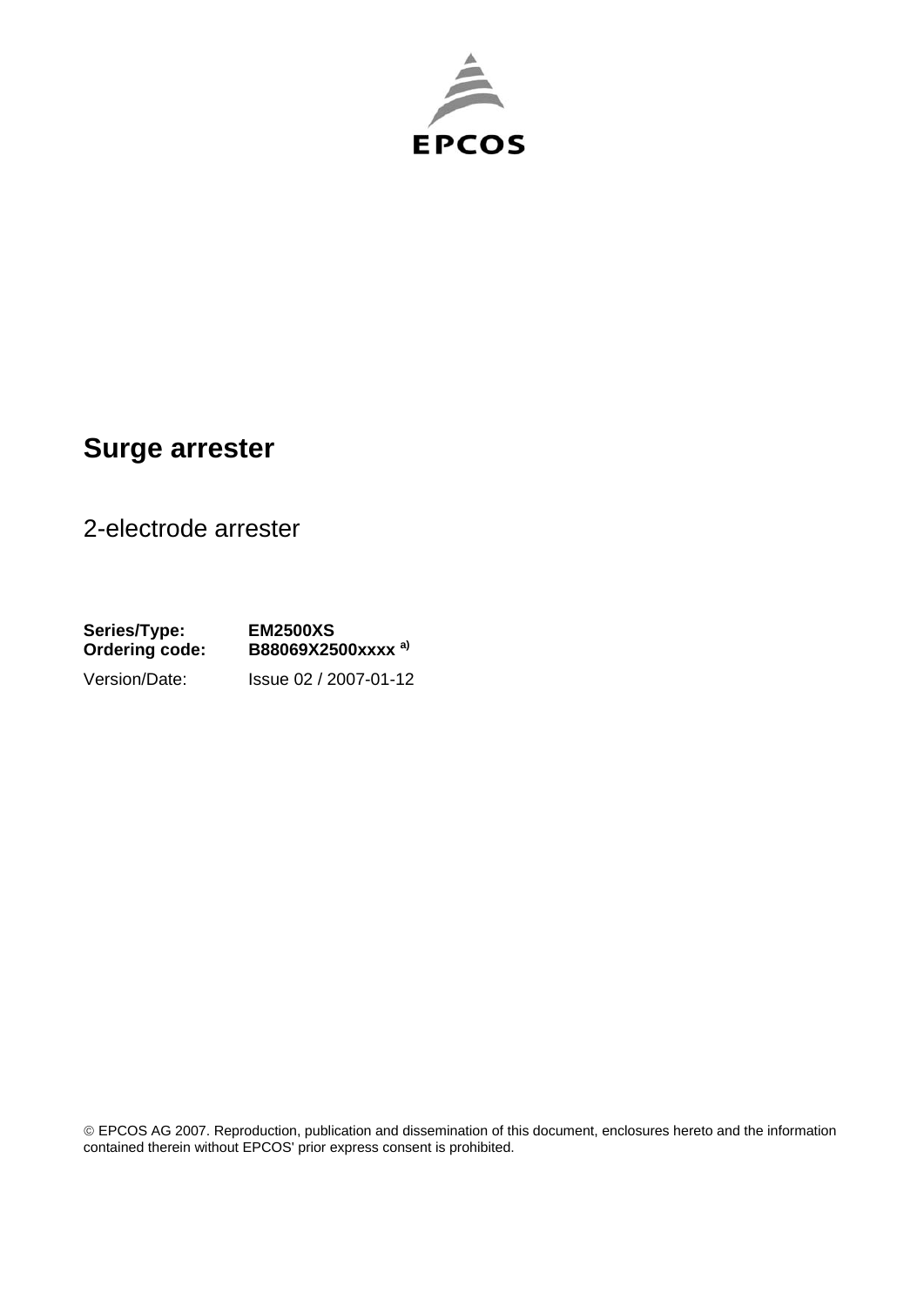

## **Surge arrester B88069X2500xxxx** <sup>a)</sup>

| <b>Features</b>  |                                  | <b>Applications</b> |                             |
|------------------|----------------------------------|---------------------|-----------------------------|
| $\blacksquare$   | Very small size                  | п                   | AC power line devices       |
| $\blacksquare$   | Very fast response time          | п                   | <b>Consumer electronics</b> |
|                  | • Stable performance over life   |                     | Power supply                |
|                  | <b>Extremely low capacitance</b> |                     |                             |
| $\blacksquare$ . | High insulation resistance       |                     |                             |
|                  | RoHS-compatible                  |                     |                             |

### **Electrical specifications**

| DC spark-over voltage 1) 2)                                          |                                                                                                    | 2500<br>±20                                                                                                                             | $\vee$<br>%     |
|----------------------------------------------------------------------|----------------------------------------------------------------------------------------------------|-----------------------------------------------------------------------------------------------------------------------------------------|-----------------|
| Impulse spark-over voltage<br>at 100 $V/\mu s$<br>at 1 kV/µs         | - for 99 % of measured values<br>- typical values of distribution<br>- for 99 % of measured values | < 3200<br>< 3000<br>$<$ 3500                                                                                                            | V<br>V<br>V     |
| Service life                                                         | - typical values of distribution                                                                   | < 3200                                                                                                                                  | V               |
| 3 operations<br>operation<br>300 operations                          | $8/20$ µs<br>$8/20$ µs<br>10/1000 µs                                                               | 2<br>5<br>100                                                                                                                           | kA<br>kA<br>A   |
| Insulation resistance at 100 $V_{dc}$                                |                                                                                                    | >1                                                                                                                                      | $G\Omega$       |
| Capacitance at 1 MHz                                                 |                                                                                                    | < 1                                                                                                                                     | pF              |
| Arc voltage at 1 A<br>Glow to arc transition current<br>Glow voltage |                                                                                                    | $\sim$ 15<br>~1<br>~140                                                                                                                 | V<br>A<br>V     |
| Weight                                                               |                                                                                                    | ~1                                                                                                                                      | g               |
| Operation and storage temperature                                    |                                                                                                    | $-40+90$                                                                                                                                | $\rm ^{\circ}C$ |
| Climatic category (IEC 60068-1)                                      |                                                                                                    | 40/90/21                                                                                                                                |                 |
| Marking, red positive                                                |                                                                                                    | <b>EPCOSEM 2500 YY O</b><br><b>EM</b><br>- Series<br>2500<br>- Nominal voltage<br>YY.<br>- Year of production<br>O<br>- Non radioactive |                 |

a)  $xxxx = $102 (100 pcs on 5 taped stripes)$ = T502 (500 pcs on tape and reel)

 $1)$  At delivery AQL 0.65 level II, DIN ISO 2859

 $2)$  In ionized mode

Terms in accordance with ITU-T Rec. K.12 and DIN 57845/VDE0845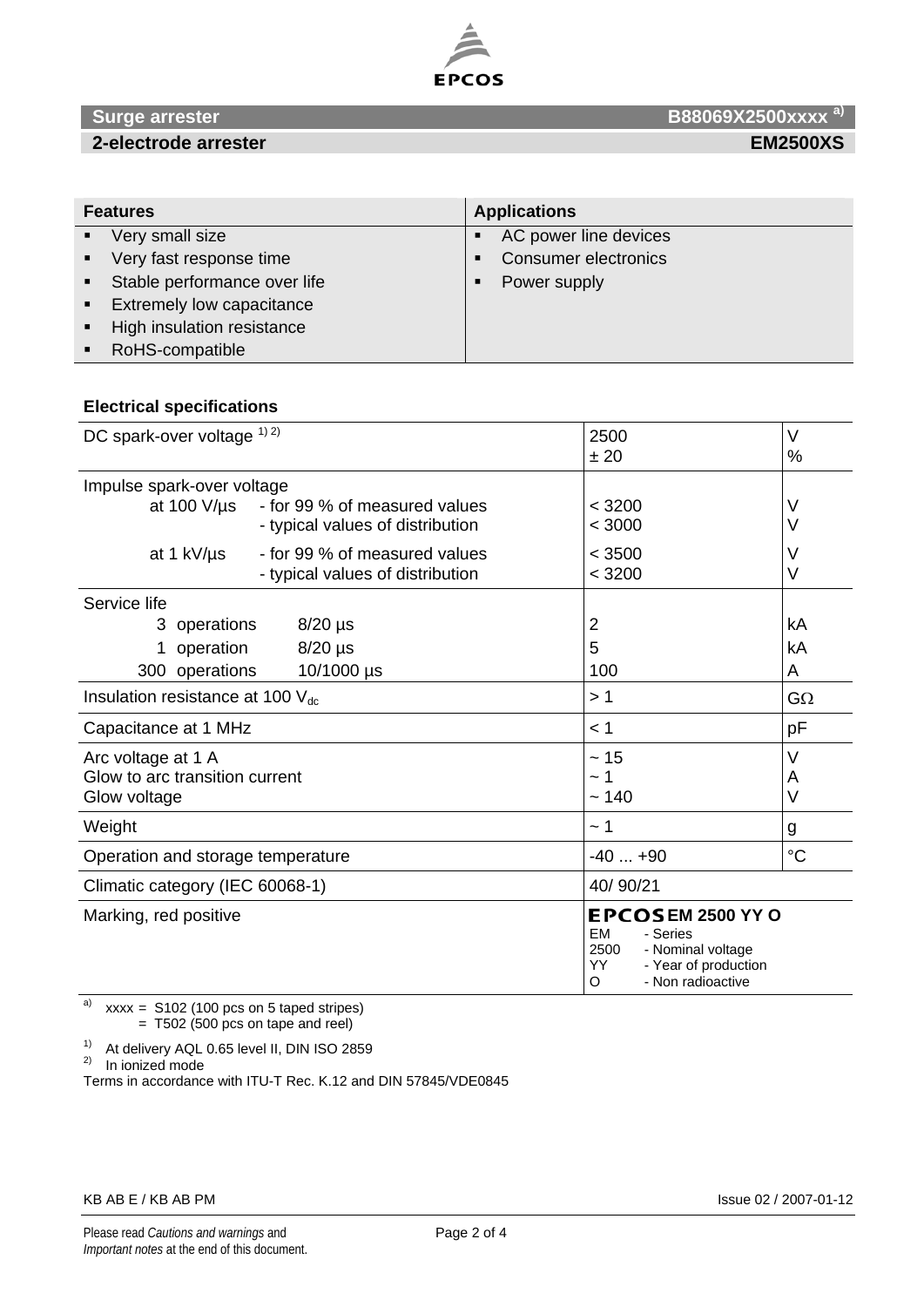

 **2-electrode arrester EM2500XS** 

 **Surge arrester B88069X2500xxxx a)** 

### **Dimensional drawing**



### **Cautions and warnings**

- Surge arresters must not be operated directly in power supply networks.
- **Surge arresters may become hot in case of longer periods of current stress (danger of burning).**
- **Surge arresters may be used only within their specified values. In case of overload, the head** contacts may fail or the component may be destroyed.
- Damaged surge arresters must not be re-used.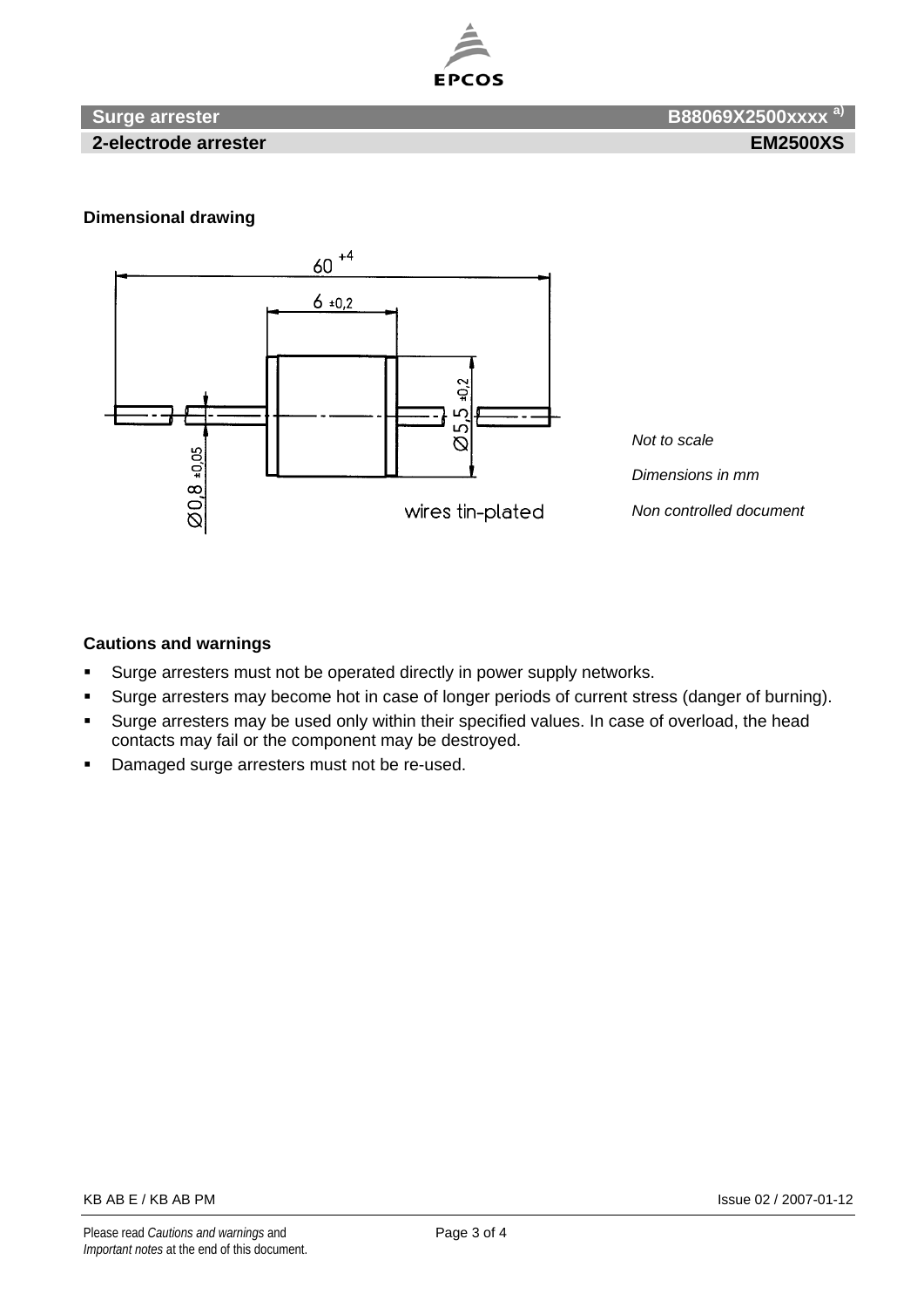

The following applies to all products named in this publication:

- 1. Some parts of this publication contain **statements about the suitability of our products for certain areas of application**. These statements are based on our knowledge of typical requirements that are often placed on our products in the areas of application concerned. We nevertheless expressly point out **that such statements cannot be regarded as binding statements about the suitability of our products for a particular customer application.** As a rule, EPCOS is either unfamiliar with individual customer applications or less familiar with them than the customers themselves. For these reasons, it is always ultimately incumbent on the customer to check and decide whether an EPCOS product with the properties described in the product specification is suitable for use in a particular customer application.
- 2. We also point out that **in individual cases, a malfunction of passive electronic components or failure before the end of their usual service life cannot be completely ruled out in the current state of the art, even if they are operated as specified.** In customer applications requiring a very high level of operational safety and especially in customer applications in which the malfunction or failure of a passive electronic component could endanger human life or health (e.g. in accident prevention or life-saving systems), it must therefore be ensured by means of suitable design of the customer application or other action taken by the customer (e.g. installation of protective circuitry or redundancy) that no injury or damage is sustained by third parties in the event of malfunction or failure of a passive electronic component.
- **3. The warnings, cautions and product-specific notes must be observed**.
- 4. In order to satisfy certain technical requirements, **some of the products described in this publication may contain substances subject to restrictions in certain jurisdictions (e.g. because they are classed as "hazardous")**. Useful information on this will be found in our Material Data Sheets on the Internet (www.epcos.com/material). Should you have any more detailed questions, please contact our sales offices.
- 5. We constantly strive to improve our products. Consequently, **the products described in this publication may change from time to time**. The same is true of the corresponding product specifications. Please check therefore to what extent product descriptions and specifications contained in this publication are still applicable before or when you place an order.

We also **reserve the right to discontinue production and delivery of products**. Consequently, we cannot guarantee that all products named in this publication will always be available.

- 6. Unless otherwise agreed in individual contracts, **all orders are subject to the current version of the "General Terms of Delivery for Products and Services in the Electrical Industry" published by the German Electrical and Electronics Industry Association (ZVEI)**.
- 7. The trade names EPCOS, BAOKE, Alu-X, CeraDiode, CSSP, MiniBlue, MKK, MLSC, MotorCap, PCC, PhaseCap, PhaseMod, SIFERRIT, SIFI, SIKOREL, SilverCap, SIMDAD, SIMID, SineFormer, SIOV, SIP5D, SIP5K, ThermoFuse, WindCap, are **trademarks registered or pending** in Europe and in other countries. Further information will be found on the Internet at www.epcos.com/trademarks.